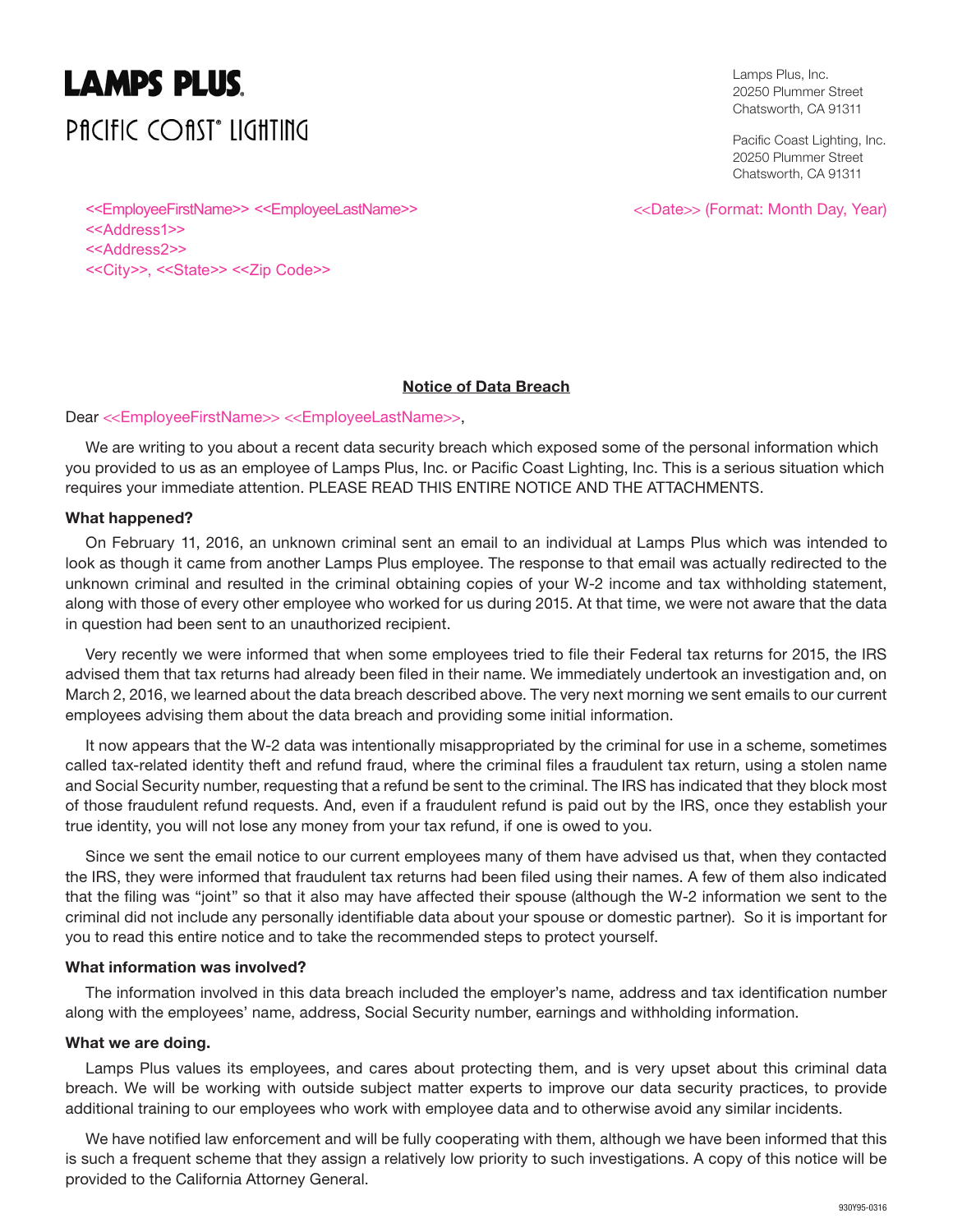We are also obtaining, at our expense, the services of Kroll **to provide identity monitoring services to you (and to your spouse or domestic partner), at no cost, for one year**. Kroll is a global leader in risk mitigation and response, and their team has extensive experience helping people who have sustained an unintentional exposure of confidential data. Your identity monitoring services include Credit Monitoring, Web Watcher, Public Persona, Quick Cash Scan, \$1 Million Identity Theft Insurance, Identity Consultation, and Identity Restoration.

Visit **kroll.idMonitoringService.com** to enroll and take advantage of your identity monitoring services.

Membership Number for <<EmployeeFirstName>> <<EmployeeLastName>>: **<<KrollNumber>**

*If you have a spouse or domestic partner that would like to enroll in identity monitoring services, please have your spouse or domestic partner use the membership number below.*

Membership Number for your spouse or domestic partner: <<ClientDef1(SpousePartnerNumber)>>

To receive credit services by mail instead of online, please call 1-855-269-6545. Additional information describing your services is included with this letter.

# **What you can do.**

- **1.** Identity Monitoring Services Enroll with Kroll, using the account information which we have paid for, and utilize their services.
- **2.** Federal Taxes The IRS requires that each individual report the problem to them. While there will be additional paperwork and inconvenience, and even a delay of up to 180 days before you get your refund, the IRS will not financially penalize you even if they paid a fraudulent refund. So, you (and, if applicable, your spouse or domestic partner) should call the IRS at 800-908-4490 (Identity Theft Hotline) to learn whether you are a victim of this fraudulent scheme. To minimize the risk of tax fraud you should also IMMEDIATELY complete IRS Form 14039 and then mail or fax that form to the IRS. A copy of that form can be obtained by going to https://www.irs.gov/pub/ irs-pdf/f14039.pdf.
- **3.** State Taxes For California domestic residents you should contact the Franchise Tax Board (FTB) at (800) 852-5711. The FTB will ask you to complete and file Form 3552 that can be obtained by going to https://www.ftb.ca.gov/ forms/misc/3552.pdf. For all other states, you can use the federal form, but you should use the following telephone numbers to report this problem: Oregon: (503) 947-2000, Arizona: (602) 716-6300, Colorado: (303) 205-8262, Washington/Texas/Nevada: no income tax reporting.
- **4.** Other Government Agencies The Federal Trade Commission (FTC) has taken a leading position on Identity Theft. They offer a form you can complete and submit to any person or business where you have a problem due to Identity Theft. https://www.IdentityTheft.gov
- **5.** Credit Reporting Agencies You have the option to notify the credit reporting agencies which will take steps to avoid anyone opening an unauthorized credit account or making certain other changes without your permission. Please review the enclosed material and discuss these matters with Kroll, based on your individual circumstances.
- **6.** Additional Information We have enclosed several items to assist you.
	- **A.** Enclosed is a document titled "Additional Resources." This document describes additional steps you can take to help protect yourself, including recommendations by the Federal Trade Commission regarding identity theft protection and details on how to place a fraud alert or a security freeze on your credit file.
	- **B.** Enclosed is the information about the services offered by Kroll.

# **For more information.**

If you have questions, please call 1-855-269-6545, Monday through Friday from 8:00 a.m. to 5:00 p.m. Central Time. Please have your membership number ready.

Once again, on behalf of Lamps Plus and Pacific Coast Lighting we want to apologize for this incident.

Sincerely,

Clark Linstone Lamps Plus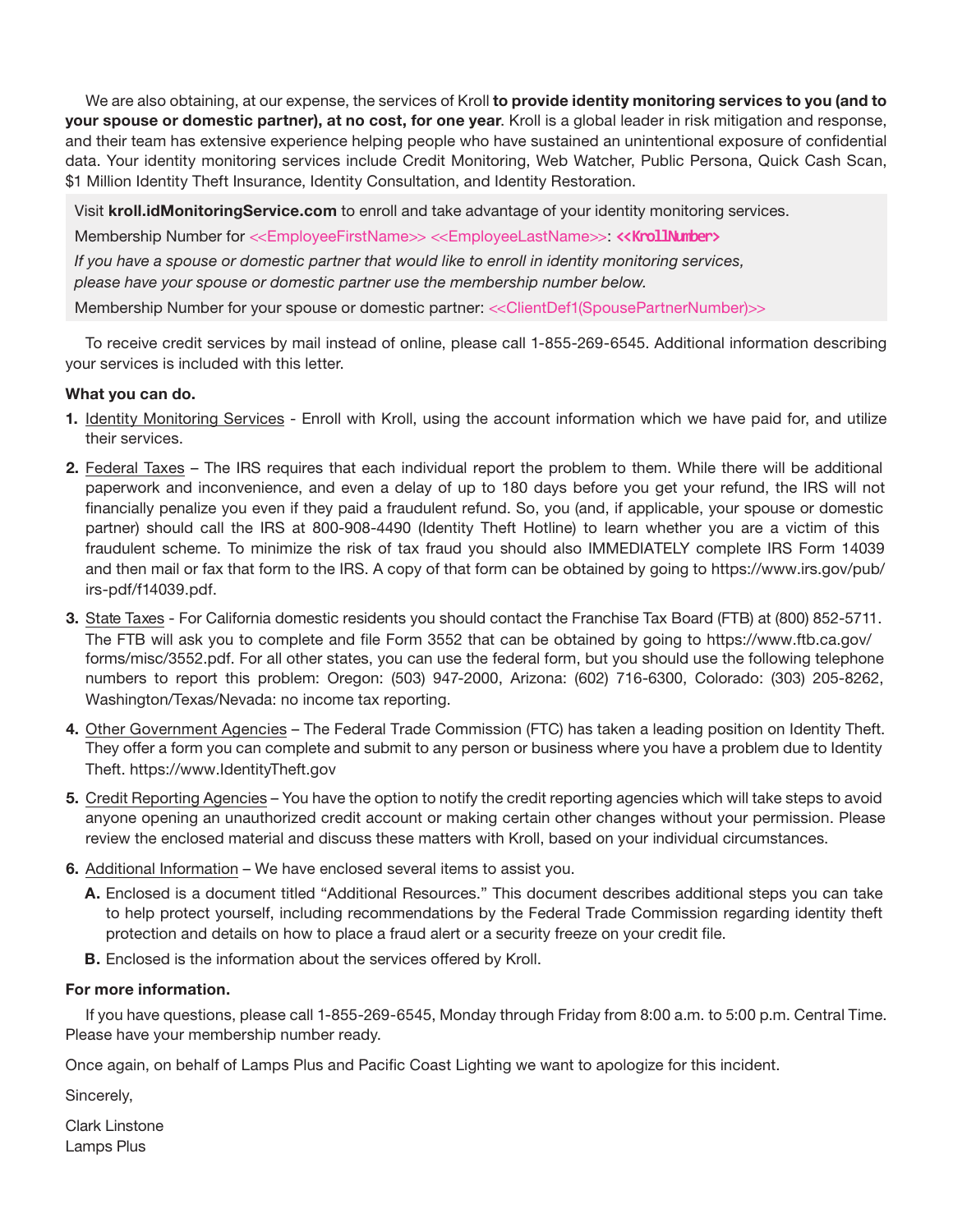# ADDITIONAL RESOURCES

# **Contact information for the three nationwide credit reporting agencies is:**

**Equifax**, PO Box 740241, Atlanta, GA 30374, www.equifax.com, 1-800-685-1111 **Experian**, PO Box 2104, Allen, TX 75013, www.experian.com, 1-888-397-3742 **TransUnion**, PO Box 2000, Chester, PA 19022, www.transunion.com, 1-800-888-4213

**Free Credit Report.** It is recommended that you remain vigilant for incidents of fraud and identity theft by reviewing account statements and monitoring your credit report for unauthorized activity. You may obtain a copy of your credit report, free of charge, once every 12 months from each of the three nationwide credit reporting agencies.

To order your annual free credit report please visit **www.annualcreditreport.com** or call toll free at **1-877-322-8228**. You can also order your annual free credit report by mailing a completed Annual Credit Report Request Form (available from the U.S. Federal Trade Commission's ("FTC") website at www.consumer.ftc.gov) to: Annual Credit Report Request Service, P.O. Box 105281, Atlanta, GA 30348-5281.

**For Colorado, Georgia, Maine, Maryland, Massachusetts, New Jersey, Puerto Rico, and Vermont residents:** You may obtain one or more (depending on the state) additional copies of your credit report, free of charge. You must contact each of the credit reporting agencies directly to obtain such additional report(s).

**Fraud Alert.** You may place a fraud alert in your file by calling one of the three nationwide credit reporting agencies above. A fraud alert tells creditors to follow certain procedures, including contacting you before they open any new accounts or change your existing accounts. For that reason, placing a fraud alert can protect you, but also may delay you when you seek to obtain credit.

**Security Freeze.** You have the ability to place a security freeze on your credit report.

A security freeze is intended to prevent credit, loans and services from being approved in your name without your consent. To place a security freeze on your credit report, you may be able to use an online process, an automated telephone line, or a written request to any of the three credit reporting agencies listed above. The following information must be included when requesting a security freeze (note that if you are requesting a credit report for your spouse, this information must be provided for him/her as well): (1) full name, with middle initial and any suffixes; (2) Social Security number; (3) date of birth; (4) current address and any previous addresses for the past five years; and (5) any applicable incident report or complaint with a law enforcement agency or the Registry of Motor Vehicles. The request must also include a copy of a government-issued identification card and a copy of a recent utility bill or bank or insurance statement. It is essential that each copy be legible, display your name and current mailing address, and the date of issue. The credit reporting agencies may charge a fee to place a freeze, temporarily lift it or permanently remove it. The fee is waived if you are a victim of identity theft and have submitted a valid investigative or law enforcement report or complaint relating to the identity theft incident to the credit reporting agencies. (You must review your state's requirement(s) and/or credit bureau requirement(s) for the specific document(s) to be submitted.)

**For Massachusetts residents:** The fee for each placement of a freeze, temporary lift of a freeze, or removal of a freeze is \$5.

**Federal Trade Commission and State Attorneys General Offices.** If you believe you are the victim of identity theft or have reason to believe your personal information has been misused, you should immediately contact the Federal Trade Commission and/or the Attorney General's office in your home state. You may also contact these agencies for information on how to prevent or avoid identity theft.

You may contact the **Federal Trade Commission**, Consumer Response Center, 600 Pennsylvania Avenue, NW, Washington, DC 20580, www.ftc.gov/bcp/edu/microsites/idtheft/, 1-877-IDTHEFT (438-4338).

**For Maryland residents:** You may contact the Maryland Office of the Attorney General, Consumer Protection Division, 200 St. Paul Place, Baltimore, MD 21202, www.oag.state.md.us, 1-888-743-0023.

**For North Carolina residents:** You may contact the North Carolina Office of the Attorney General, Consumer Protection Division, 9001 Mail Service Center, Raleigh, NC 27699-9001, www.ncdoj.com, 1-877-566-7226.

# **Reporting of identity theft and obtaining a policy report.**

**For Iowa residents:** You are advised to report any suspected identity theft to law enforcement or to the Iowa Attorney General.

**For Massachusetts residents:** You have the right to obtain a police report if you are a victim of identity theft.

**For Oregon residents:** You are advised to report any suspected identity theft to law enforcement, the Federal Trade Commission, and the Oregon Attorney General.